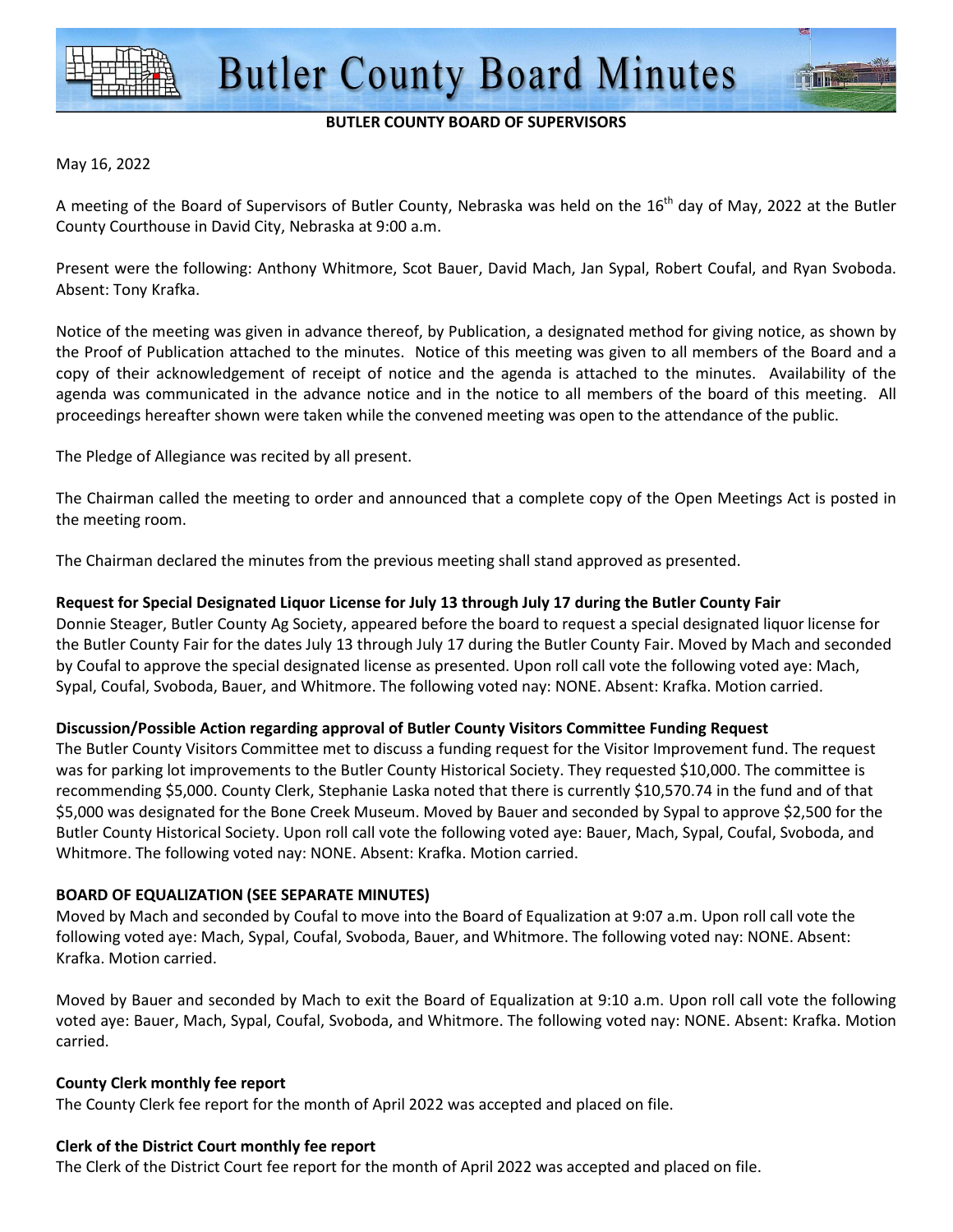#### **Discussion/Possible Action regarding approval of ARPA Funds request approvals for the Emergency Management Tower**

Emergency Manager, Mark Doehling appeared before the board with an update regarding the proposed tower at the Highway 92 building. He said the committee comprised of fire chiefs and himself met and discussed the county's needs and determined that if a tower is to be built the tower may need to be higher than the proposed 100ft. Doehling said he would be back on the agenda once he had more information.

#### **Discussion regarding the Coronavirus**

Jerry Kosch appeared before the board to discuss the coronavirus pandemic; during his presentation he presented the board with several documents; these documents are available for review in the clerk's office.

#### **Discussion/Possible Action regarding a Windstream utility permit for Road 35 ½ between Roads N & O**

Assistant Highway Superintendent, Jim Novacek presented a Windstream utility permit for Road 35 % between N & O before the board. He said that Randy Isham, Highway Superintendent, had reviewed it and did not have any issue with it; it has also been approved by the township. Moved by Mach and seconded by Sypal to approve the permit as presented. Upon roll call vote the following voted aye: Mach, Sypal, Coufal, Svoboda, Bauer, and Whitmore. The following voted nay: NONE. Absent: Krafka. Motion carried.

#### **Update on Roads**

Novacek updated that they have a few areas left on R Road for ditch cleaning and then that project is complete. They are addressing repairs needed on County Road W. He said overall the roads are looking good. Sypal said after traveling through several counties for graduations, she said that Butler County roads look a lot better than other counties.

#### **Approval of the Child Advocacy Center 2022-2023 Annual Service Agreement**

County Attorney, Julie Reiter presented the 2022-2023 Annual Service Agreement for the Child Advocacy Center. She explained that their services are invaluable and their annual fee of \$1,780 is nominal compared to what they do for Butler County. Moved by Coufal and seconded by Sypal to approve the service agreement as presented. Upon roll call vote the following voted aye: Coufal, Sypal, Mach, Bauer, Svoboda, and Whitmore. The following voted nay: NONE. Absent: Krakfa. Motion carried.

#### **Human Resources Update**

Heidi Loges, Human Resources Director did not have an update for the board. She thanked everyone for their help while she was on leave.

#### **Sheriff Monthly Report**

The Monthly Sheriff Report for April 2022 was presented before the board. It was accepted and placed on file.

#### **Approval of Resolution 2022 – 07 Transfer from 911 Emergency Management Fund to 911 Wireless Holding Fund**

Resolution 2022 -07 Transfer from 911 Emergency Management Fund to 911 Wireless Holding Fund was presented before the board. It was explained that in an audit of the PSAP funds in the 911 Wireless Holding Fund, that a Geocomm expenditure was paid with 100% of the funds and should have been paid at the 77% approved ratio. Therefore \$8,525 needed to be repaid to the 911 Wireless Holding fund. Moved by Mach and seconded by Svoboda to approve the resolution as presented. Upon roll call vote the following voted aye: Mach, Bauer, Svoboda, Coufal, Sypal, and Whitmore. The following voted nay: NONE. Absent: Krafka. Motion carried.

> **BOARD OF SUPERVISORS BUTLER COUNTY, NEBRASKA RESOLUTION NO. 2022 – 07**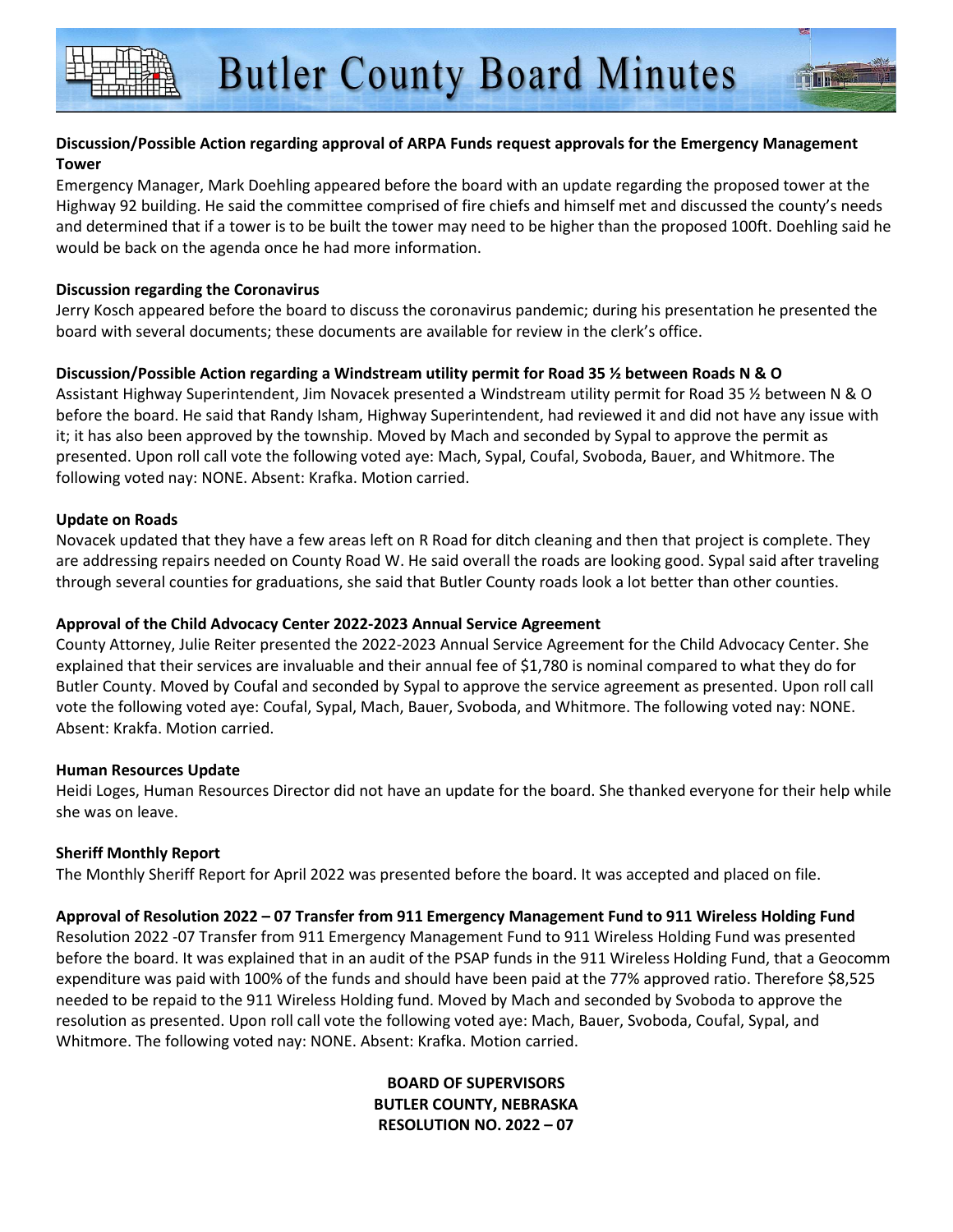WHEREAS, Butler County, Nebraska ("Butler County") provides a public safety answering point ("PSAP") which receives 911 service calls and either dispatches emergency services or relays calls to the appropriate public service agency, and

WHEREAS, the Nebraska Public Service Commission, pursuant to the Enhanced Wireless 911 Services Act, has set a surcharge to be collected by wireless carriers and paid by their wireless customers to help fund certain costs of E-911 Wireless, and

WHEREAS, Butler County receives a portion of the surcharge funds from the Nebraska Public Service Commission, and is allowed to save or set aside up to 77% of the funds received for future equipment/software purchases and upgrades, and

WHEREAS, it was discovered during the Butler County Wireless Audit for the fiscal year 2019-2020; funds were used to pay for the GeoLynx Service cost, a total of \$16,225, out of the Wireless Holding fund (2914) and the 911 Wireless Fund (2913); of which only 77% of that invoice was allowable;

WHEREAS, Butler County is required to return \$8,525 to the 911 Wireless Holding Fund (2914);

NOW, THEREFORE, BE IT RESOLVED, by the Butler County Board of Supervisors that the Butler County Treasurer be hereby directed to transfer \$8,525 from the 911 Emergency Management Fund (2910) to the 911 Wireless Service Holding Fund (2914).

PASSED AND APPROVED THIS 16TH, DAY OF MAY, 2022.

MOVED by Mach, seconded by Svoboda, that the above resolution be adopted. Motion carried.

| FOR:                | AGAINST: | ABSENT:         | ABSTAIN: |
|---------------------|----------|-----------------|----------|
| /s/Anthony Whitmore |          | Tony Krafka     |          |
| /s/Ryan Svoboda     |          |                 |          |
| /s/Robert Coufal    |          |                 |          |
| /s/Jan Sypal        |          |                 |          |
| /s/David W. Mach    |          |                 |          |
| /s/Scot Bauer       |          |                 |          |
|                     |          | Attested to by: |          |
|                     |          |                 |          |

| ALLESIEU IU DY.            |  |
|----------------------------|--|
| /s/Stephanie L. Laska      |  |
| Stephanie L. Laska         |  |
| <b>Butler County Clerk</b> |  |
|                            |  |

#### **Discussion/Possible Action – regarding approving the amended Interlocal Agreement to create the Lower Platte Weed Management Area, a separate legal entity (originally signed 4/4/2022)**

Noxious Weed Superintendent, Max Birkel, explained to the board that most of the counties had approved the interlocal agreement that was signed on April  $4<sup>th</sup>$ ; however, Lancaster County had an issue with the previous agreement; therefore, an amendment is being presented to add Washington County to the Lower Platte Weed Management Area. Moved by Mach and seconded by Coufal to approve the amended Interlocal agreement. Upon roll call vote the following voted aye: Mach, Sypal, Coufal, Svoboda, Bauer, and Whitmore. The following voted nay: NONE. Absent: Krafka. Motion carried.

#### **Approval of Renewal of IT Services Contract (2022-2023)**

The IT contract for Applied Connective for 2022-2023 was presented to the board. In an email from Ed Knott explaining the changes in billing he noted that everything has gone up. The contract price more than doubled from the current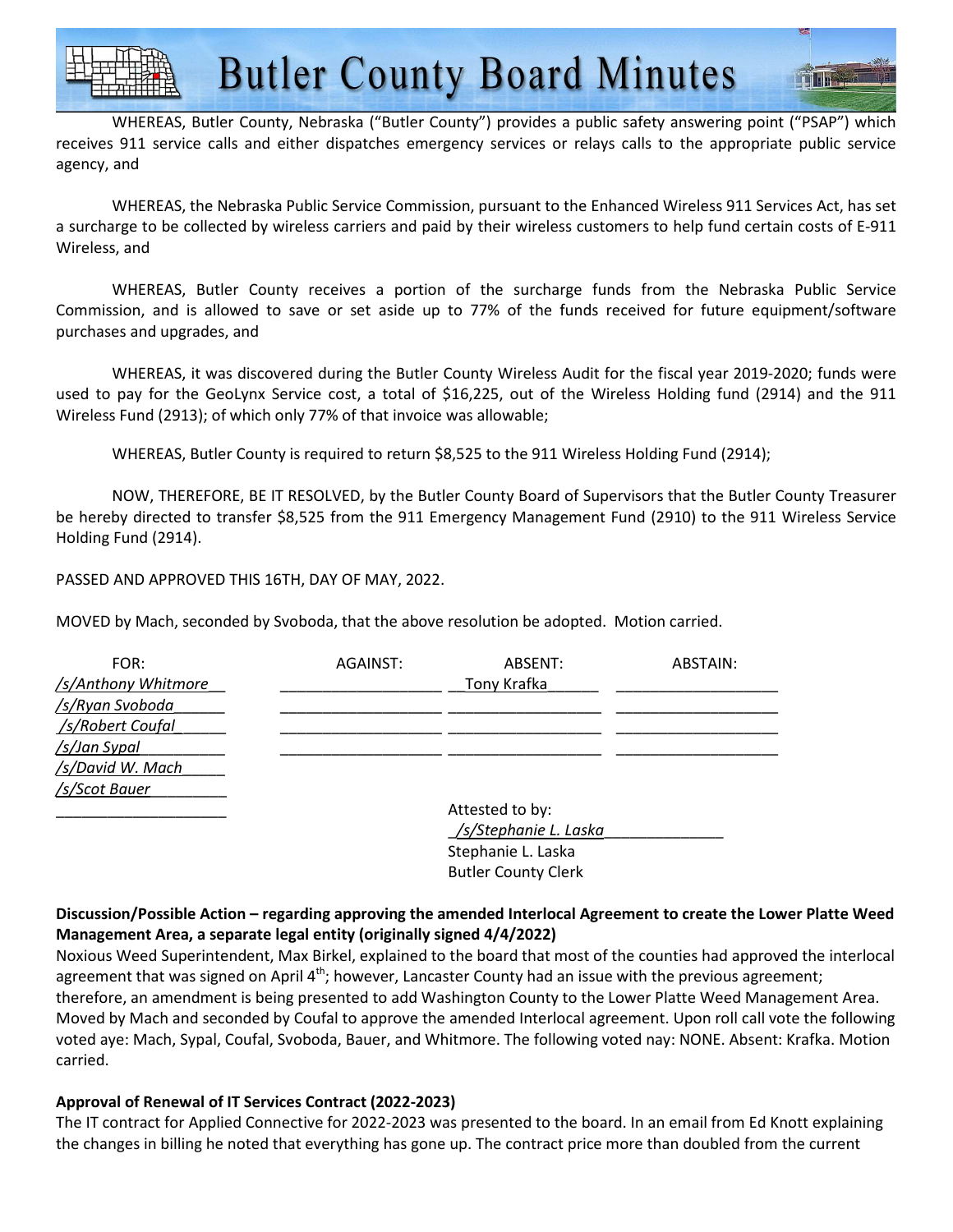contract. The current contract was for \$23,000; the new contract is for \$46,500. The board has asked for Applied Connective to come to the next meeting to discuss the contract. The contact was tabled until June 6, 2022.

#### **Set time for opening Health & Dental insurance bids**

The board had set the date of opening health and dental insurance bids for June  $21<sup>st</sup>$ , 2022; however, did not set a time. Moved by Sypal and seconded by Svoboda to set the time for opening the insurance bids at 10:30 a.m. on June 21, 2022. Upon roll call vote the following voted aye: Sypal, Coufal, Svoboda, Bauer, Mach, and Whitmore. The following voted nay: NONE. Absent: Krafka. Motion carried.

#### **Discussion/Approval – Lease of County owned real estate in Linwood Township**

Updated information was not presented to the county attorney for her to review and revise the lease. The lease was tabled until the next meeting on June 6, 2022.

#### **Discussion/possible action regarding ending the Zuercher contract & discussion/possible action regarding replacing Zuercher with Justice Data Solutions**

Whitmore presented an updated cost analysis if the county stays with Zuercher or if it decides to leave Zuercher and move on with the company Justice Data Solutions. Public comments and concerns were expressed regarding an action plan for the software implementation regardless of which company the county chooses as well as fiscal responsibility. The discussion was tabled until the June 6, 2022 meeting to allow the new 911 coordinator to start before any decision is made about the software.

#### **Claims**

Moved by Mach and seconded by Sypal to approve all the claims except Wex Bank for May 2022. Upon roll call vote the following voted aye: Mach, Sypal, Coufal, Svoboda, Bauer, and Whitmore. The following voted nay: NONE. Absent: Krafka. Motion carried.

Moved by Mach and seconded by Coufal to approve the Wex Bank Claims for May 2022. Upon roll call vote the following voted aye: Mach, Coufal, Svoboda, Bauer and Whitmore. The following voted nay: NONE. Abstain: Sypal. Absent: Krafka. Motion carried.

#### **Correspondence**

1. Letter from Senator Bostelman – Supporting the Bone Creek Museum of Agrarian Art

2. Letter from Michael Eldridge – East Butler Public School Superintendent – Supporting Bone Creek Museum of Agrarian Art

3. Nebraska Water Center 2021 Annual Report

4. Letter from Steve Wellman – Nebraska Department of Ag – responding to letter the Board had sent previously

#### **Committee Reports**

Sypal reported that Region V had drawn up the new lease and it should be ready for the boards review at the next meeting.

Whitmore reported that the ARPA committee attended a Butler Public Power Board meeting on May 10, 2022 regarding broadband and bringing it to BPPD's service area. A broadband feasibility study was done and now they need to send out a request for proposal to see what interest is out there, if there is a company interested in the project.

#### **Discussion**

The board discussed the Olive Township agenda item regarding road improvements and culvert installation. Bauer explained that there is possibly a housing division being developed and there are road improvements needed due to drainage issues that will need to be addressed. Since no one was present to discuss the issue, it was not discussed further.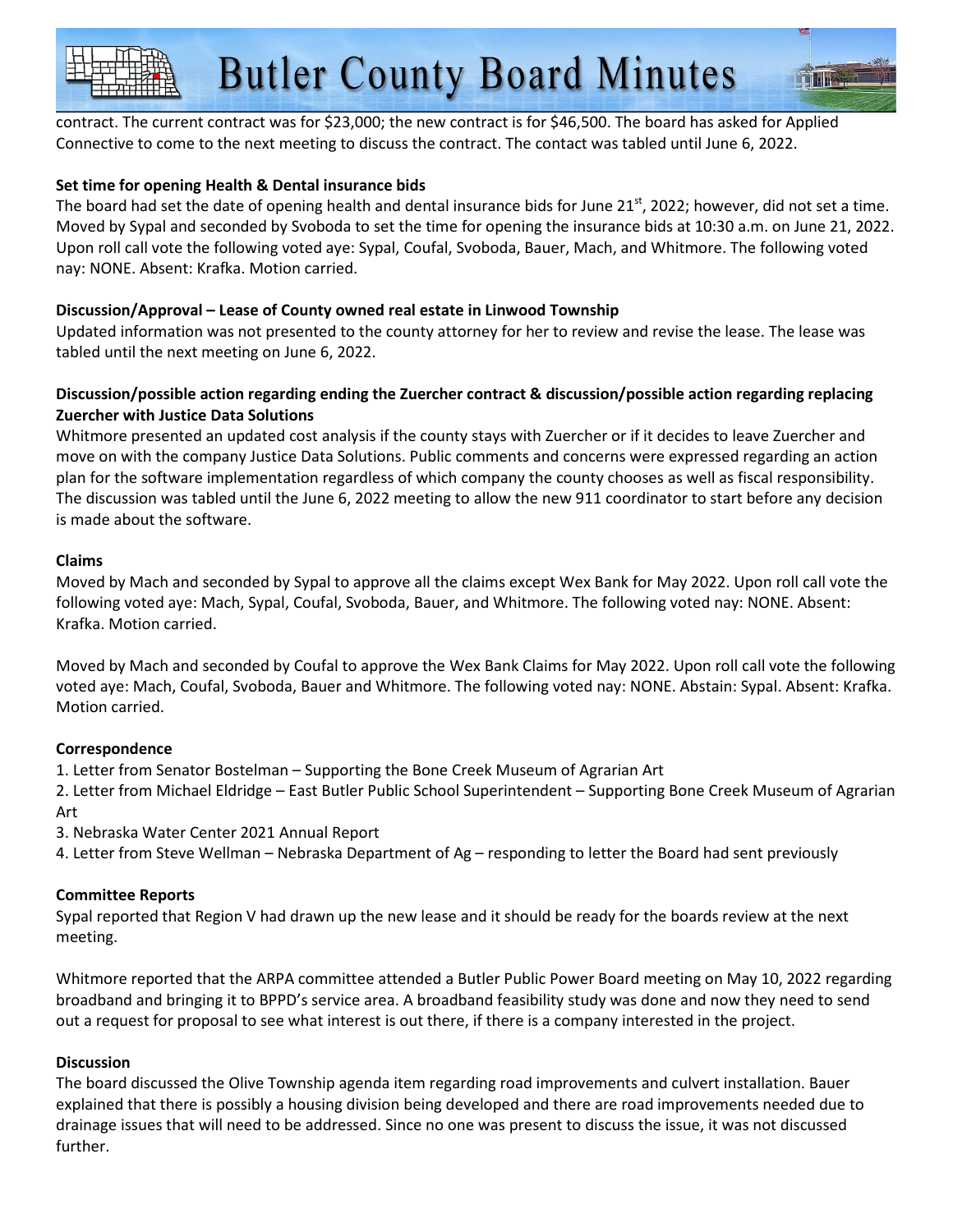There being no further business to come before the board, the Chairman adjourned the meeting at 10:54 a.m. The next scheduled meeting of the Board of Supervisors will be June 6, 2022 at 9:00 a.m.

| Stephanie L. Laska  |  |
|---------------------|--|
| <b>County Clerk</b> |  |

Anthony Whitmore Chairman

#### **Claims List May, 2022**

#### **GENERAL FUND CLAIMS**

| Vendor                                                                             | <b>Amount of Claim</b> |
|------------------------------------------------------------------------------------|------------------------|
| Blue Cross Blue Shield (employer share health insurance)                           | \$47,514.96            |
| Various                                                                            |                        |
| <b>Butler Public Power District (Birkel &amp; Dwight Cell Towers)</b>              | \$68.86                |
| <b>Emergency Mgmt.</b>                                                             |                        |
| Clearfly (phone service)                                                           | \$1,273.43             |
| <b>Bldg &amp; Grnds</b>                                                            |                        |
| David City Utilities (electric, water & sewer)                                     | \$5,331.27             |
| Noxious Weed, Bldg & Grnds & Misc.                                                 |                        |
| Spectrum / Charter Communications (internet service)                               | \$390.00               |
| <b>Bldg &amp; Grnds</b>                                                            |                        |
| US Cellular (time and attendance)                                                  | \$17.58                |
| Data Processing                                                                    |                        |
| US Cellular (cell phone Max)                                                       | \$86.08                |
| <b>Noxious Weed</b>                                                                |                        |
| Wex Bank (fuel)                                                                    | \$1,258.76             |
| <b>Sheriff</b>                                                                     |                        |
| Windstream (internet service)                                                      | \$510.32               |
| <b>Bldg &amp; Grnds</b>                                                            |                        |
| Butler Public Power Dist. (radio tower rent)                                       | \$78.99                |
| <b>Emergency Mgmt.</b>                                                             |                        |
| US Cellular (modems & Kenny's cell phone)<br><b>Bldg &amp; Grnds &amp; Sheriff</b> | \$839.63               |
| Verizon Wireless (cell phone)                                                      | \$30.02                |
| Appraisal                                                                          |                        |
| <b>Salaries</b>                                                                    | \$211,906.72           |
| Various                                                                            |                        |
| Advanced Correctional Healthcare, Inc. (mental health care for Inmates)            | \$2,150.13             |
| Detention                                                                          |                        |
| <b>AKRS</b> Equipment (mower parts)                                                | \$40.07                |
| <b>Bldg &amp; Grnds</b>                                                            |                        |
| Ameritas Life Insurance Corporation (employer share retirement)                    | \$13,990.59            |
| Various                                                                            |                        |
| Applied Connective Tech (email services, 2-dell OptiPlex 3080 workstations)        | \$2,788.65             |
| Detention & Data Processing                                                        |                        |
| Greg Aschoff (labor for repair and painting in Treasurer's office)                 | \$4,025.00             |
| Treasurer                                                                          |                        |
| <b>BJ's Hardware (supplies)</b>                                                    | \$75.96                |
| <b>Bldg &amp; Grnds</b>                                                            |                        |
| Butler County Clinic, P.C. (physical)                                              | \$100.00               |
| <b>Detention</b>                                                                   |                        |
| <b>Butler County Dist. Court (State Fees)</b>                                      | \$1,178.50             |
| Dist. Court                                                                        |                        |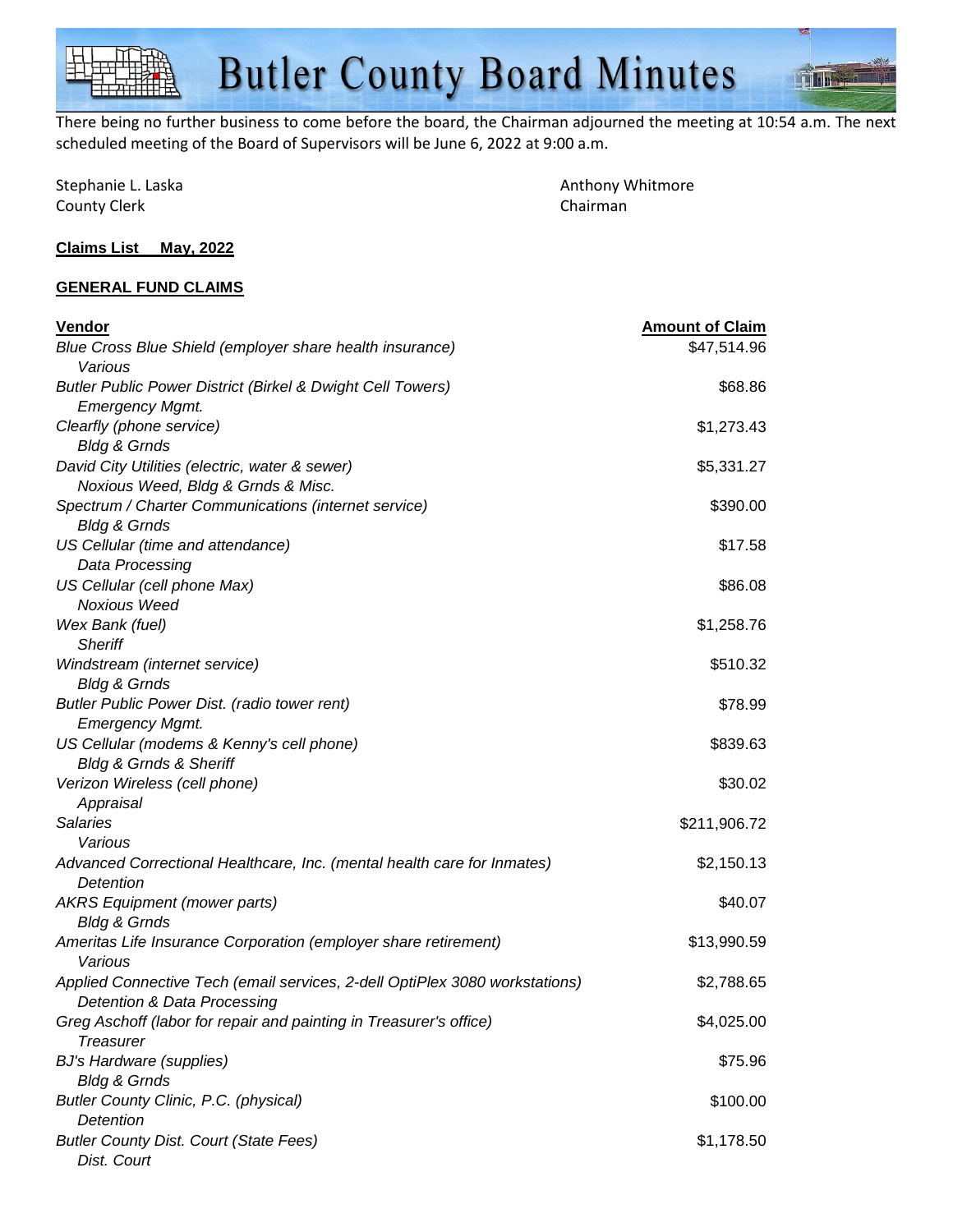Butler County Detention (transport for Dist. Court)  $$124.80$  Dist. Court Butler County Health Care Center (medical care for March 2022) \$3,333.33 \$33,333.33 **Detention** Butler County Register of Deeds (survey filing fees) \$96.00 Surveyor Butler County Sheriff (County Court & Attorney fees)  $$108.26$  Misc. Butler County Treasurer (Rural Transit Service-local matching funds) \$890.00 Misc. Capital Business System (copier lease & copy charges)  $$206.20$ **Sheriff** Carpenter Paper (document shredding)  $$475.17$  Misc. CenTec Cast Metal Products (flags & markers) \$500.52 Veteran Service Diane Courtright (kitchen supplies) \$73.08 **Detention** Culligan of Columbus (water softener, water cooler and bottled water) \$398.08 Detention, Bldg & Grnds & Misc. Dale's Food Pride (jail supplies) \$7.59 **Detention** DAS State Acctg-Central Finance (citation receipt book, budget, payroll, etc.) \$486.38 **Sheriff** David City Ace Hardware (jail supplies, various supplies)  $$571.55$  Detention, Bldg & Grnds & Sheriff David City Discount Pharmacy (prescriptions and supplies for Inmates) \$70.80 **Detention** Didier's Grocery (program supplies)  $\frac{1}{27.93}$ **Extension** Ann Dobesh (mileage) \$173.16 Extension Jane M. Dobesh (Prior Service Benefit) \$16.00 Misc. Eakes Office Solutions (various office supplies)  $$1,326.21$  Election Comm, Cty. Clerk, County Court, Cty. Attorney, Treasurer, Dist. Court) E.F.T.P.S. (employer share social security withholding) \$15,878.26 Various Egan Supply (jail cleaner, lease on dishwasher) \$407.66 **Detention** Egr, Birkel & Wollmer (Attorney fees) \$2,859.50 Public Defender Election Systems & Software (various election costs)  $$5,825.99$  Election Comm. First Nat'l Bank of Omaha: Visa (jail supplies & election supplies) \$785.79 Detention & Election Comm. FLS LLC (monthly equipment rental)  $$225.00$  Surveyor Frontier Coop (fuel) \$3,241.59 **Sheriff** Lucille F. Fuxa-Cuba (Prior Service Benefit)  $$10.00$  Misc. g Works (subscription fees)  $\sim$  310,001.25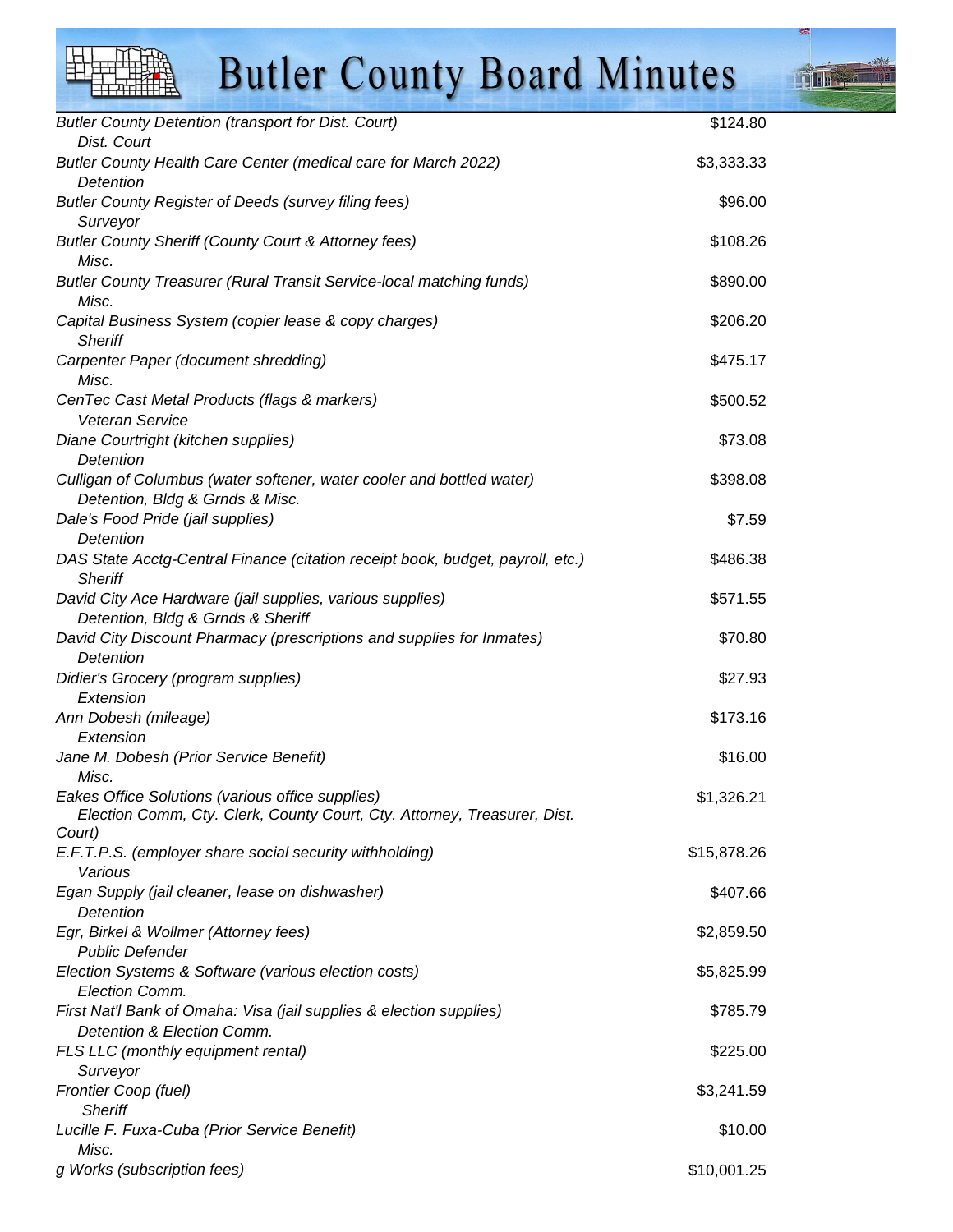**Time** 

| Data Processing                                                                                           |            |
|-----------------------------------------------------------------------------------------------------------|------------|
| Galls (uniform)                                                                                           | \$211.50   |
| <b>Sheriff</b>                                                                                            |            |
| Graham Tire Lincoln North (4 spare tires)<br><b>Sheriff</b>                                               | \$461.04   |
| Guardian RFID (yearly renewal)                                                                            | \$2,340.80 |
| Detention                                                                                                 |            |
| Hartman Auto Repair (radiator broke, replaced & straightened, intake manifold,<br>etc.)<br><b>Sheriff</b> | \$1,039.41 |
| Helena Agri-Ent (Polaris herbicide)                                                                       | \$569.18   |
| Noxious Weed                                                                                              |            |
| Helmink Printing (courtesy checks)                                                                        | \$145.00   |
| <b>Sheriff</b>                                                                                            |            |
| Emilee Higgins (Attorney fees)                                                                            | \$1,885.75 |
| <b>Public Defender</b>                                                                                    |            |
| Holiday Inn Kearney (lodging)                                                                             | \$569.70   |
| Detention                                                                                                 |            |
| Hometown Leasing (copier leases)                                                                          | \$1,339.35 |
| Dist. Court, Detention, County Attorney, Misc., County Court, H.R.                                        |            |
| Marcella Howe (Prior Service Benefit)                                                                     | \$16.00    |
| Misc.<br>Indoff Incorporated (various office supplies)                                                    | \$1,240.03 |
| Dist. Court, Cty. Attorney, Sheriff, Election Comm., Misc., Surveyor &                                    |            |
| Assessor)                                                                                                 |            |
| Intoximeters (dry gas & dry gas drain tool)                                                               | \$246.25   |
| <b>Sheriff</b>                                                                                            |            |
| Jackson Services (rugs, mops, towels, etc.)                                                               | \$281.14   |
| <b>Bldg &amp; Grnds &amp; Detention</b>                                                                   |            |
| Eldeen Kabourek (Prior Service Benefit)                                                                   | \$11.00    |
| Misc.                                                                                                     |            |
| Kobza Motors (mount tires, repair tires, alignments, etc.)<br><b>Appraisal &amp; Sheriff</b>              | \$1,051.44 |
| Language Line Services, Inc (interpreter for booking Inmates)<br>Detention                                | \$17.23    |
| Lincoln Journal Star (notices, meetings, closings, sample ballot, early voting, etc.)                     | \$2,877.86 |
| Noxious Weed                                                                                              |            |
| Maximus Consulting Services (preparation of 2019 Cost Allocation Plan)                                    | \$2,100.00 |
| Misc.<br>Mid-American Benefits (premium & claims)                                                         | \$6,240.22 |
| Misc.                                                                                                     |            |
| MIPS, Inc. (payroll, claims, budget, scanning, backup, R.O.D., website hosting,                           |            |
| etc.)                                                                                                     | \$3,456.38 |
| County Court, Treasurer, Dist. Court, Data Processing                                                     |            |
| NACEB (dues)                                                                                              | \$100.00   |
| Extension                                                                                                 |            |
| NACO (Southeast Dist. Meeting)                                                                            | \$35.00    |
| Veteran Service                                                                                           |            |
| <b>NE County Attorneys Association (training seminar)</b>                                                 | \$907.00   |
| <b>County Attorney</b>                                                                                    | \$350.44   |
| Northside, Inc. (fuel)<br><b>Sheriff</b>                                                                  |            |
| Paper Tiger Shredding (document shredding)                                                                | \$235.63   |
|                                                                                                           |            |

Misc.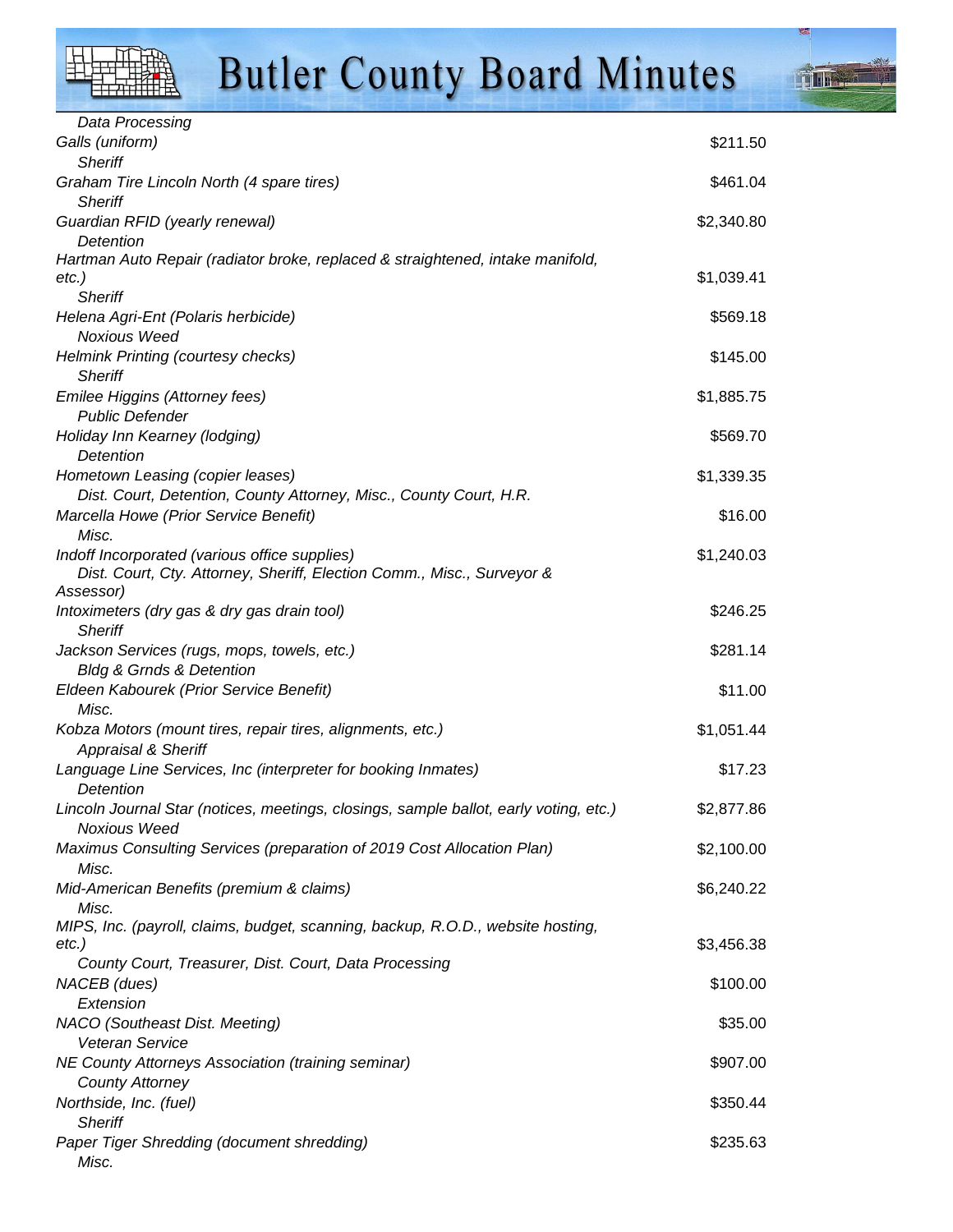| Platte Valley Printing (printed envelopes)                             | \$579.99   |
|------------------------------------------------------------------------|------------|
| Assessor<br>Region V Services (County Contribution)                    | \$3,695.75 |
| Misc.                                                                  |            |
| Morgan Smith (Attorney fees)                                           | \$380.00   |
| <b>Public Defender</b>                                                 |            |
| Timothy Sopinski (Attorney fees)<br><b>Public Defender</b>             | \$6,250.00 |
| Summit Food Service (Inmate meals)                                     | \$9,315.28 |
| Detention                                                              |            |
| Thomson Reuters-West (subscription & information charges)              | \$1,552.71 |
| Misc.                                                                  |            |
| Joyce Thorson (Prior Service Benefit)                                  | \$10.00    |
| Misc.                                                                  |            |
| Total Fire & Security (annual fire alarm, sprinkler & hood inspection) | \$757.88   |
| Detention                                                              |            |
| UNL Eastern Nebraska Research Center (4-H Assistant 3rd quarter, 2022) | \$8,881.82 |
| Extension                                                              |            |
| Wal-Mart (jail supplies)                                               | \$308.58   |
| Detention                                                              |            |
| Waste Connections (garbage service)                                    | \$240.59   |
| <b>Bldg &amp; Grnds</b>                                                |            |
| Woods & Aitken (Attorney charges)                                      | \$8,415.81 |
| Misc.                                                                  |            |
| Alexis Buresh (cell phone)<br><b>Sheriff</b>                           | \$30.00    |
| Julie Reiter (cell phone)                                              | \$30.00    |
| <b>County Attorney</b>                                                 |            |
| Robert Coufal (cell phone, meal reimbursement)                         | \$65.00    |
| Detention                                                              |            |
| Angie Siebken (cell phone)                                             | \$30.00    |
| Detention                                                              |            |
| Heidi Loges (cell phone & mileage)                                     | \$87.33    |
| H.R.                                                                   |            |
| Mark Doehling (cell phone)                                             | \$30.00    |
| <b>Emergency Mgmt.</b>                                                 |            |
| Stephanie Laska (zoom)                                                 | \$14.99    |
| <b>County Clerk</b>                                                    |            |
| Joey Ossian (dues, mileage & meals)                                    | \$253.62   |
| <b>Veteran Service</b>                                                 |            |
| Brian Foral (mileage)                                                  | \$29.25    |
| Surveyor                                                               |            |
| Leigh Edwards (meals)<br>Detention                                     | \$42.80    |
| Mariah Rees (meals)                                                    | \$38.46    |
| Detention                                                              |            |
|                                                                        |            |

#### **TOTAL** \$410,542.83

#### **ROAD FUND CLAIMS**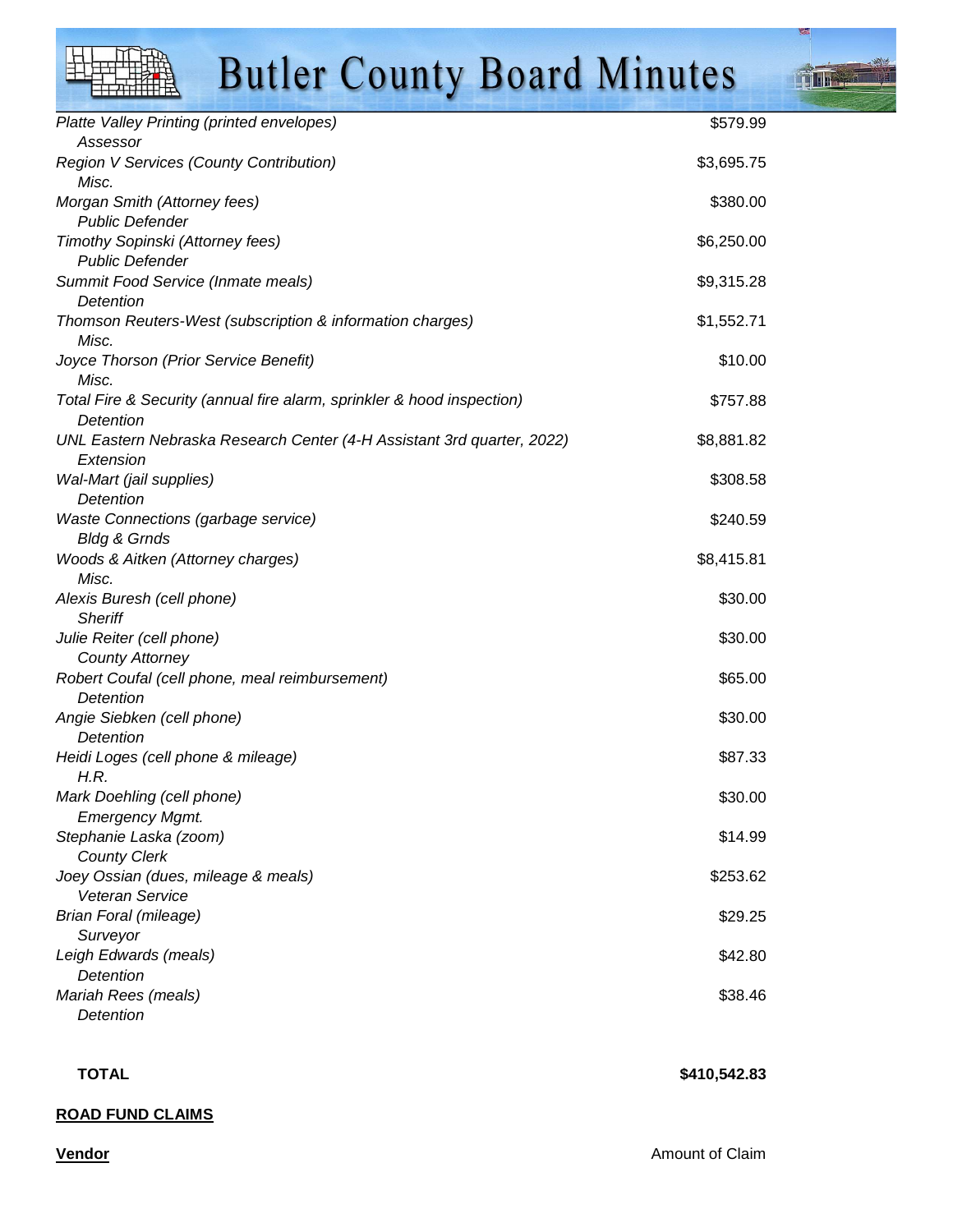| David City Utilities (electric, water & sewer)                                              | \$296.71    |
|---------------------------------------------------------------------------------------------|-------------|
| Verizon Wireless (internet-hotspot)                                                         | \$40.01     |
| Windstream (phone service)                                                                  | \$157.96    |
| <b>Black Hills Energy (natural gas service)</b>                                             | \$176.64    |
| <b>Butler Public Power Dist. (electrical service)</b>                                       | \$1,070.43  |
| WEX Bank (fuel)                                                                             | \$2,079.98  |
| <b>Salaries</b>                                                                             | \$85,657.18 |
| Ameritas Life Insurance Corporation (employer share retirement)                             | \$5,410.60  |
| Benes Service (replace O-Rings on remote valves)                                            | \$1,044.08  |
| Butler County Welding (clevis, rust bomb, bolts, redi rod, etc.)                            | \$92.66     |
| Central Valley Ag (diesel fuel)                                                             | \$2,107.85  |
| Choppers Computers (replace LCD screen on sign dept.)                                       | \$160.00    |
| Wayne E. Courtright (Prior Service Benefit)                                                 | \$57.70     |
| David City Ace Hardware (circular saw blade, Swiffer duster, paper towels)                  | \$158.67    |
| Didier's Grocery (paper products)                                                           | \$14.99     |
| E.F.T.P.S. (employer share social security withholding)                                     | \$6,310.01  |
| Frontier Coop (diesel fuel & unleaded fuel)                                                 | \$1,227.17  |
| gWorks (WebGis subscription)                                                                | \$2,898.00  |
| Husker Steel (2-9" channel iron, 10-14 ga 6"x10' flats)                                     | \$555.50    |
| Ideal Pure Water of Lincoln (10- 5 gallon water & cooler rental)                            | \$59.50     |
| Jackson Services (employee uniforms, entry mats & towels)                                   | \$1,174.10  |
| DBA Johnson Trucking (road gravel picked up at Pit)                                         | \$41,111.56 |
| Kerford Limestone Company (clean white rock & fuel surcharge)                               | \$2,048.44  |
| Kimball Midwest (bolts, anti-seize, nuts, washers, paint, ties, grommets, etc.)             | \$1,507.30  |
| Kovar Ag Repair (remove murphy switches, various repairs, etc.)                             | \$693.00    |
| Lincoln Journal Star (notice)                                                               | \$8.42      |
| Matheson Tri-Gas, Inc. (oxygen tank refill, drive rollers, liner, repair regulator,         |             |
| $etc.$ )                                                                                    | \$559.92    |
| Menards (air hose reel, PVC cutter, broom, shovels, pothole patch, etc.)                    | \$747.80    |
| Metal Culverts (culverts)                                                                   | \$34,751.60 |
| Midwest Service & Sales (culverts/bands, grader blades & bolts, large tip bits,<br>$etc.$ ) | \$17,199.75 |
| Nebraska Safety Center (3-new miner training)                                               | \$600.00    |
| NMC, Inc (bushing, belt, etc.)                                                              | \$9,010.47  |
| Northside, Inc. (propane, tire repair, fuel & diesel fuel)                                  | \$16,302.57 |
| Pomp's Tire Service, Inc. (front end alignment & supplies)                                  | \$1,435.67  |
| Power Plan (hose, bulb, keys & freight)                                                     | \$161.22    |
| RC Pit Stop (diesel fuel & unleaded fuel)                                                   | \$1,116.84  |
| Rehmer Auto Parts (parts, oil, filters & supplies)                                          | \$714.46    |
| Rerucha Ag & Auto Supply (parts, oil & supplies)                                            | \$928.26    |
| Truck Center Companies (air filters, CB antenna)                                            | \$1,357.50  |
| Union Township (reimbursement for road gravel delivered on township roads)                  | \$5,421.94  |
| Vandenberg Electric (lift rental)                                                           | \$200.00    |
| Village of Brainard (electric & water service)                                              | \$46.24     |
| Village of Ulysses (water & sewer service)                                                  | \$52.73     |
| Weldon Parts, Inc. (relined shoes, core, brake hardware kit, brake drum)                    | \$268.81    |
| Doug Stara (parts)                                                                          | \$39.36     |
| Scott Marburger (Pest. license)                                                             | \$90.00     |
| Greg Brecka (cell phone)                                                                    | \$30.00     |
| Randy Isham (cell phone)                                                                    | \$30.00     |
| Jim Novacek (cell phone)                                                                    | \$30.00     |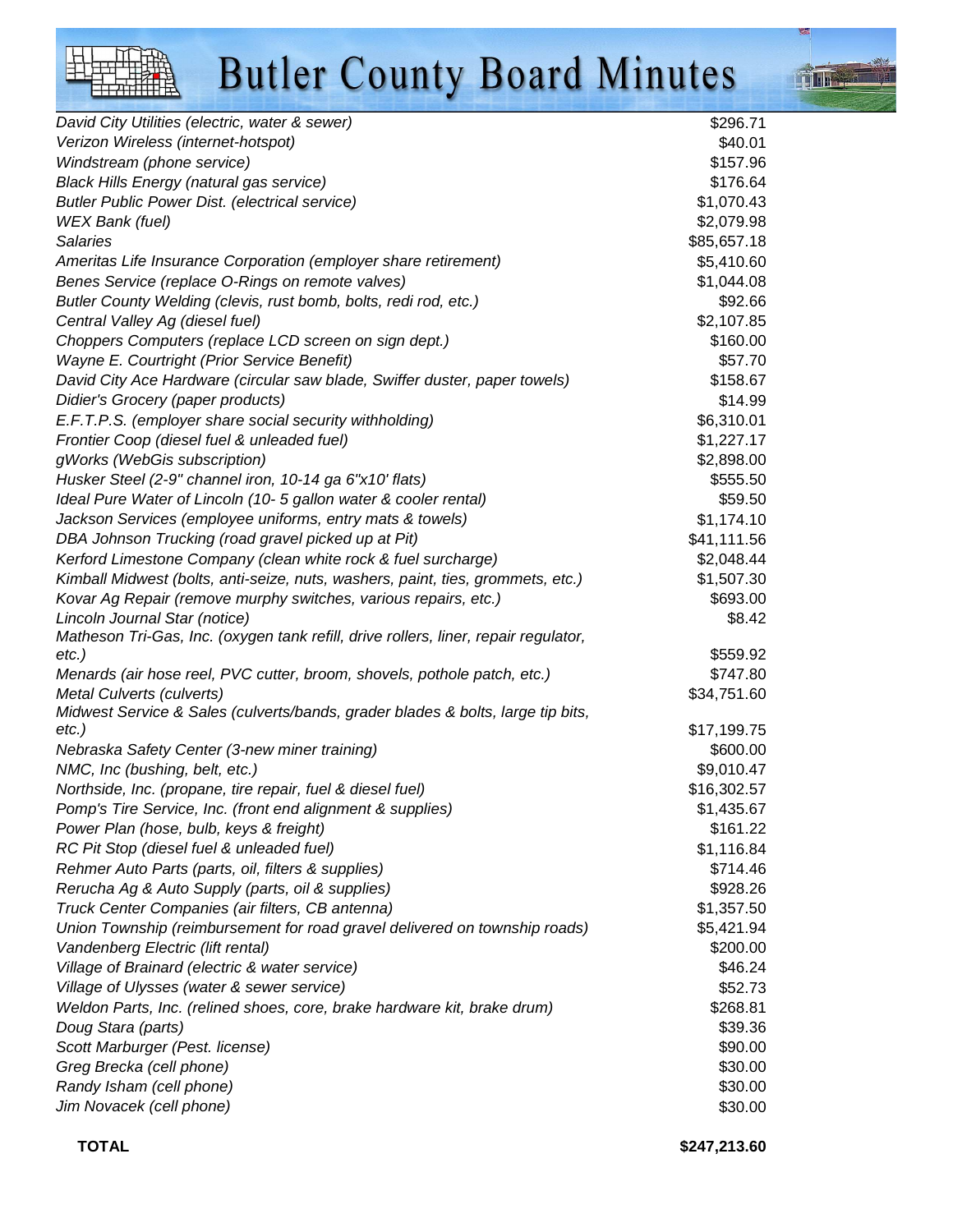**Time** 

| <b>Vendor</b>                                | Amount of Claim |
|----------------------------------------------|-----------------|
| <b>TOTAL</b>                                 | \$0.00          |
| <b>HIGHWAY BRIDGE BUYBACK</b>                |                 |
| <b>Vendor</b>                                | Amount of Claim |
| <b>TOTAL</b>                                 | \$0.00          |
|                                              |                 |
|                                              |                 |
| <b>EQUIPMENT SINKING FUND</b>                |                 |
| Vendor                                       | Amount of Claim |
|                                              |                 |
| <b>TOTAL</b><br>CHILD SUPPORT INCENTIVE FUND | \$0.00          |
| <b>Vendor</b>                                | Amount of Claim |
| <b>TOTAL</b>                                 | \$0.00          |
|                                              |                 |
| <b>VISITOR'S PROMOTION</b>                   |                 |
| Vendor                                       | Amount of Claim |
| <b>TOTAL</b>                                 | \$0.00          |
| <b>VISITOR'S IMPROVEMENT</b>                 |                 |
| <b>Vendor</b>                                | Amount of Claim |
| <b>TOTAL</b>                                 | \$0.00          |
| <b>COMMUNICATION EQUIPMENT SINKING FUND</b>  |                 |
| <b>Vendor</b>                                | Amount of Claim |
| <b>TOTAL</b>                                 | \$0.00          |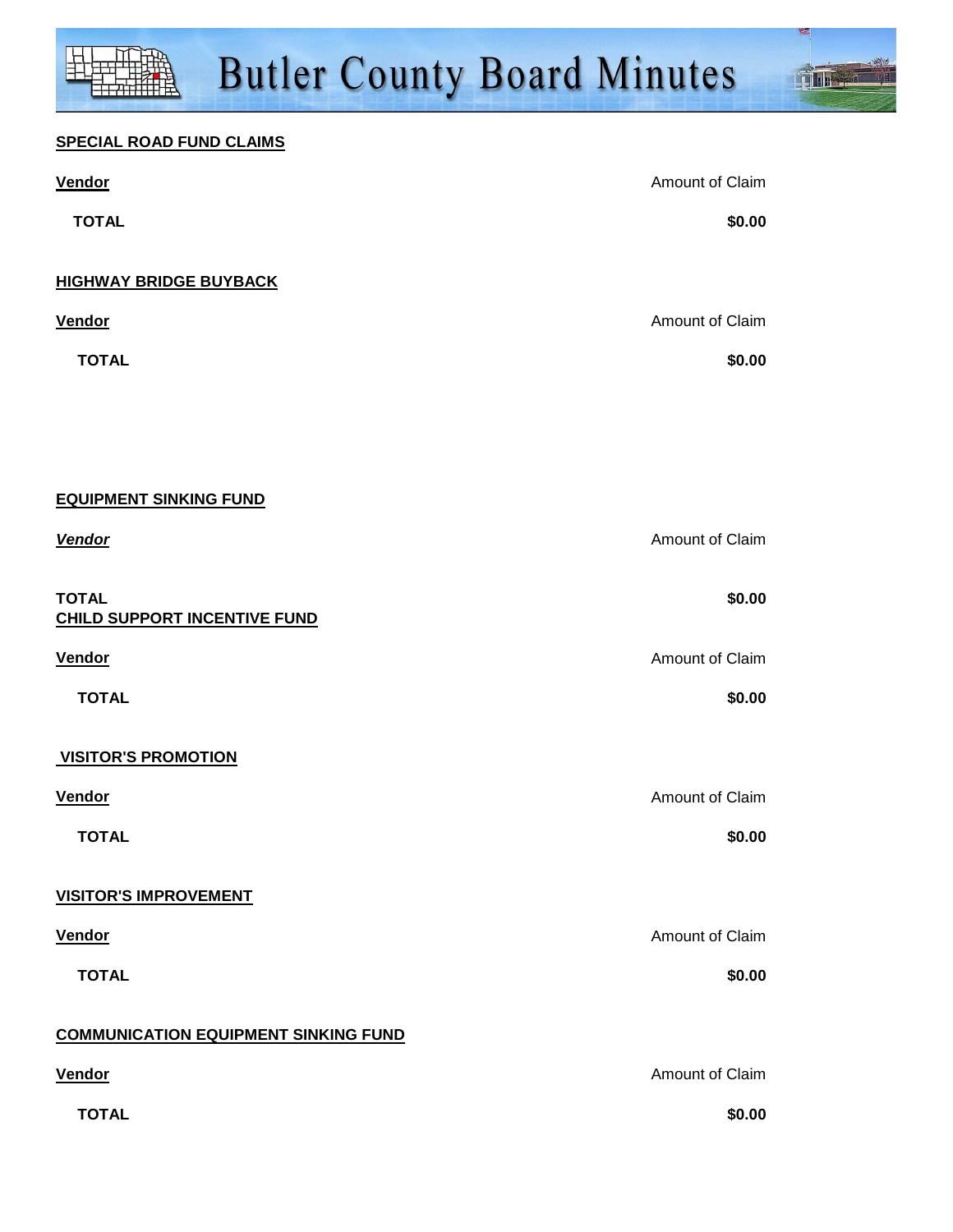

#### **ROD PRESERVATION**

| <b>Vendor</b><br>Bear Graphics (5-record binders-microfilm, 5- recording paper)                                                                                                                                                                                        | Amount of Claim<br>\$1,100.38                                              |
|------------------------------------------------------------------------------------------------------------------------------------------------------------------------------------------------------------------------------------------------------------------------|----------------------------------------------------------------------------|
| MIPS, Inc. (Nebraska Deeds Online, microfilming)                                                                                                                                                                                                                       | \$323.96                                                                   |
| <b>TOTAL</b>                                                                                                                                                                                                                                                           | \$1,424.34                                                                 |
|                                                                                                                                                                                                                                                                        |                                                                            |
| <b>RELIEF/MEDICAL FUND CLAIMS</b>                                                                                                                                                                                                                                      |                                                                            |
|                                                                                                                                                                                                                                                                        |                                                                            |
| <b>Vendor</b><br>Butler County Health Care Center (General Assistance Administration Contract)                                                                                                                                                                         | Amount of Claim<br>\$450.00                                                |
| <b>TOTAL</b>                                                                                                                                                                                                                                                           | \$450.00                                                                   |
|                                                                                                                                                                                                                                                                        |                                                                            |
|                                                                                                                                                                                                                                                                        |                                                                            |
|                                                                                                                                                                                                                                                                        |                                                                            |
|                                                                                                                                                                                                                                                                        |                                                                            |
| <b>VETERAN'S AID CLAIMS</b>                                                                                                                                                                                                                                            |                                                                            |
| Vendor                                                                                                                                                                                                                                                                 | Amount of Claim                                                            |
|                                                                                                                                                                                                                                                                        |                                                                            |
| <b>TOTAL</b>                                                                                                                                                                                                                                                           | \$0.00                                                                     |
|                                                                                                                                                                                                                                                                        |                                                                            |
| <b>RURAL TRANSIT SERVICE</b>                                                                                                                                                                                                                                           |                                                                            |
|                                                                                                                                                                                                                                                                        |                                                                            |
|                                                                                                                                                                                                                                                                        |                                                                            |
|                                                                                                                                                                                                                                                                        |                                                                            |
|                                                                                                                                                                                                                                                                        |                                                                            |
|                                                                                                                                                                                                                                                                        |                                                                            |
|                                                                                                                                                                                                                                                                        |                                                                            |
|                                                                                                                                                                                                                                                                        | \$260.50                                                                   |
| Vendor<br>David City Utilities (electric, water & sewer-30%)<br>US Cellular (cell phone-30%)<br><b>Black Hills Energy (natural gas service)</b><br><b>Salaries</b><br>A.R.E. (spray for pests-50%)<br>Ameritas Life Insurance Corporation (employers share retirement) | Amount of Claim<br>\$281.11<br>\$21.81<br>\$36.77<br>\$3,926.73<br>\$22.50 |

Frontier Coop (fuel expense)  $$564.21$ Kobza Motors, Inc. (oil leak, tire repairs, oil change)  $$155.46$ **TOTAL \$5,569.49**

#### **SENIOR SERVICES PROGRAM**

| <b>Vendor</b>                                                    | Amount of Claim |
|------------------------------------------------------------------|-----------------|
| David City Utilities (electric, water & sewer-70%)               | \$655.93        |
| US Cellular (cell phone-70%)                                     | \$50.91         |
| Black Hills Energy (natural gas service)                         | \$104.87        |
| <b>Salaries</b>                                                  | \$8,050.02      |
| A.R.E. Pest Control (spray for pests-50%)                        | \$22.50         |
| Ameritas Life Insurance Corporation (employers share retirement) | \$534.56        |

E.F.T.P.S. (employers share social security withholding) \$300.40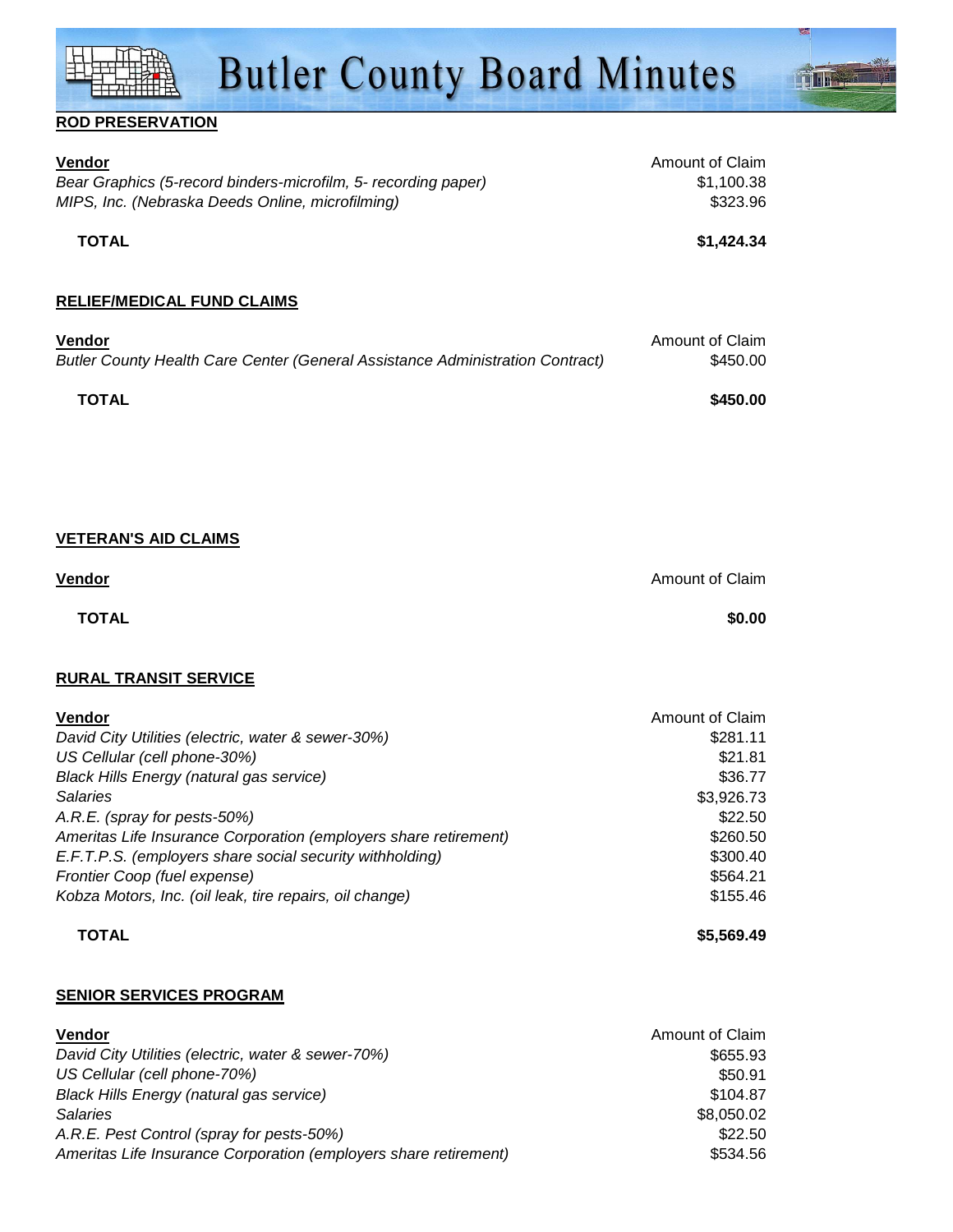**Tillet** 

| Butler County Senior Services (background checks, food, membership fee, etc.) | \$263.97   |
|-------------------------------------------------------------------------------|------------|
| Cash-Wa Distributing (food, HDM paper, kitchen, janitorial & meal supplies)   | \$3,565.91 |
| Didier's Grocery (food)                                                       | \$29.33    |
| E.F.T.P.S. (employers share social security withholding)                      | \$611.05   |
| Lincoln Journal Star (advertisement)                                          | \$55.00    |
| SuperSaver (food)                                                             | \$277.83   |
| Time Warner Cable / Spectrum (cable)                                          | \$8.99     |
| Diane Kozisek (mileage)                                                       | \$30.42    |
| Diana McDonald (food)                                                         | \$20.70    |
|                                                                               |            |

#### **TOTAL** \$14,281.99

### **SENIOR SERVICES SAVINGS FUND**

| Vendor                                                       | <b>Amount of Claim</b> |
|--------------------------------------------------------------|------------------------|
| Cash-Wa Distributing (dishwasher purchased with grant money) | \$3,781.77             |
| Osborn Sales & Service (installation of dishwasher)          | \$500.00               |
| <b>TOTAL</b>                                                 | \$4,281.77             |
| <b>STOP PROGRAM CLAIMS</b>                                   |                        |
| <b>Vendor</b>                                                | <b>Amount of Claim</b> |
| <b>TOTAL</b>                                                 | \$0.00                 |
| <b>PROBLEM SOLVING COURT</b>                                 |                        |
| <b>Vendor</b>                                                | <b>Amount of Claim</b> |
| <b>TOTAL</b>                                                 | \$0.00                 |
| <b>CANINE (K-9)</b>                                          |                        |
| Vendor                                                       | <b>Amount of Claim</b> |
| <b>TOTAL</b>                                                 | \$0.00                 |
| <b>DISASTER FUND</b>                                         |                        |
| Vendor                                                       | <b>Amount of Claim</b> |
| <b>TOTAL</b>                                                 | \$0.00                 |

**ARPA FUNDS**